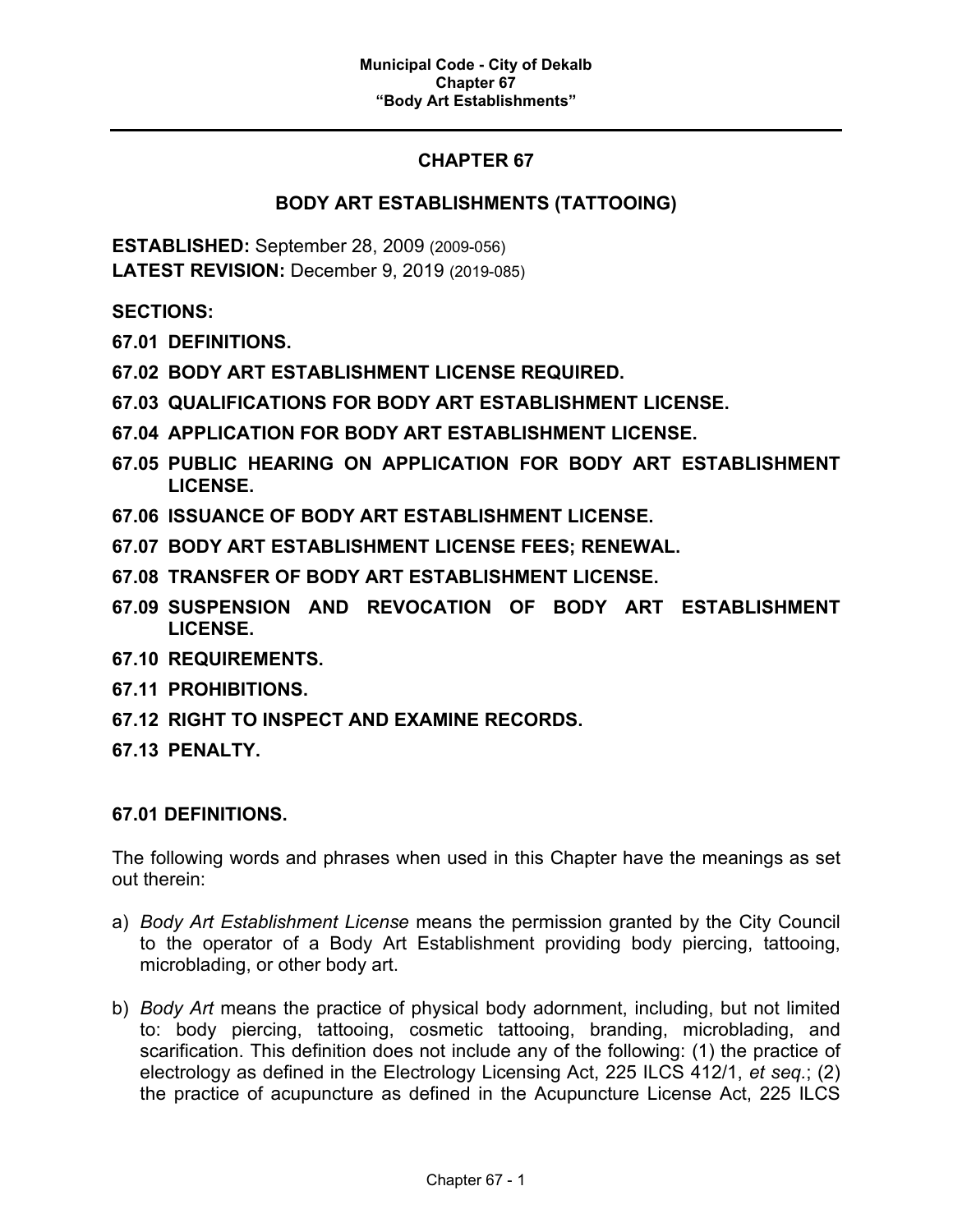2/1, *et seq.*; and (3) the use, by a physician licensed to practice medicine in all its branches, of colors, dyes, or pigments for the purpose of obscuring scar tissue or imparting color to the skin for cosmetic, medical or figurative purposes.

- c) *Body Artist* means a person over the age of twenty-one (21) years who performs body art procedures as an employee, owner, or agent of a Body Art Establishment.
- d) *Body Art Establishment* means a body piercing operation, a tattooing operation, body modification establishment, a microblading establishment, or a combination of all any or all of these operations in a multiple-type establishment, whether public, private or not-for-profit.
- e) *Body Art Establishment Operator* means an individual, partnership, corporation, limited liability company, association, person, or other entity engaged in the business of owning, managing, or offering services of body art.
- f) *"Microblading"* means a semi-permanent coloration of the skin or mucosa by placing ink or other pigment into the skin or mucosa by the aid of needles or any other instrument or process to simulate hair, skin, or make-up. "Microblading" may include, but is not limited to: the application of fine deposits of cosmetic ink or tattoo pigments to skin or mucosa, a semi-permanent application of pigment to emulate the application of make-up, lip coloring, eye liner, or a process that provides a means to partially or fully camouflage missing eyebrow hair with the appearance of simulated hair using fine deposits of cosmetic tattoo pigments. "Microblading" may also be known as embroidery, microstroking, feather touch and hair-like strokes.
- g) *Tattooing* means any method of placing ink or other pigment into the skin or mucosa by the aid of needles or any other instrument used to puncture the skin, resulting in permanent coloration of the skin or mucosa. This term includes all forms of cosmetic tattooing.

# **67.02 BODY ART ESTABLISHMENT LICENSE REQUIRED.**

It shall be unlawful to engage in the business of operating a Body Art Establishment within the City without first having secured a license therefore from the City Council under the provisions of this Chapter. Such license shall be prominently displayed so that it is clearly visible to members of the public upon entrance to the Body Art Establishment.

# **67.03 QUALIFICATIONS FOR BODY ART ESTABLISHMENT LICENSE.**

- a) If an applicant for a Body Art Establishment license is a natural person, s/he shall be at least 21 years of age.
- b) If an applicant for a Body Art Establishment license is a corporation or a limited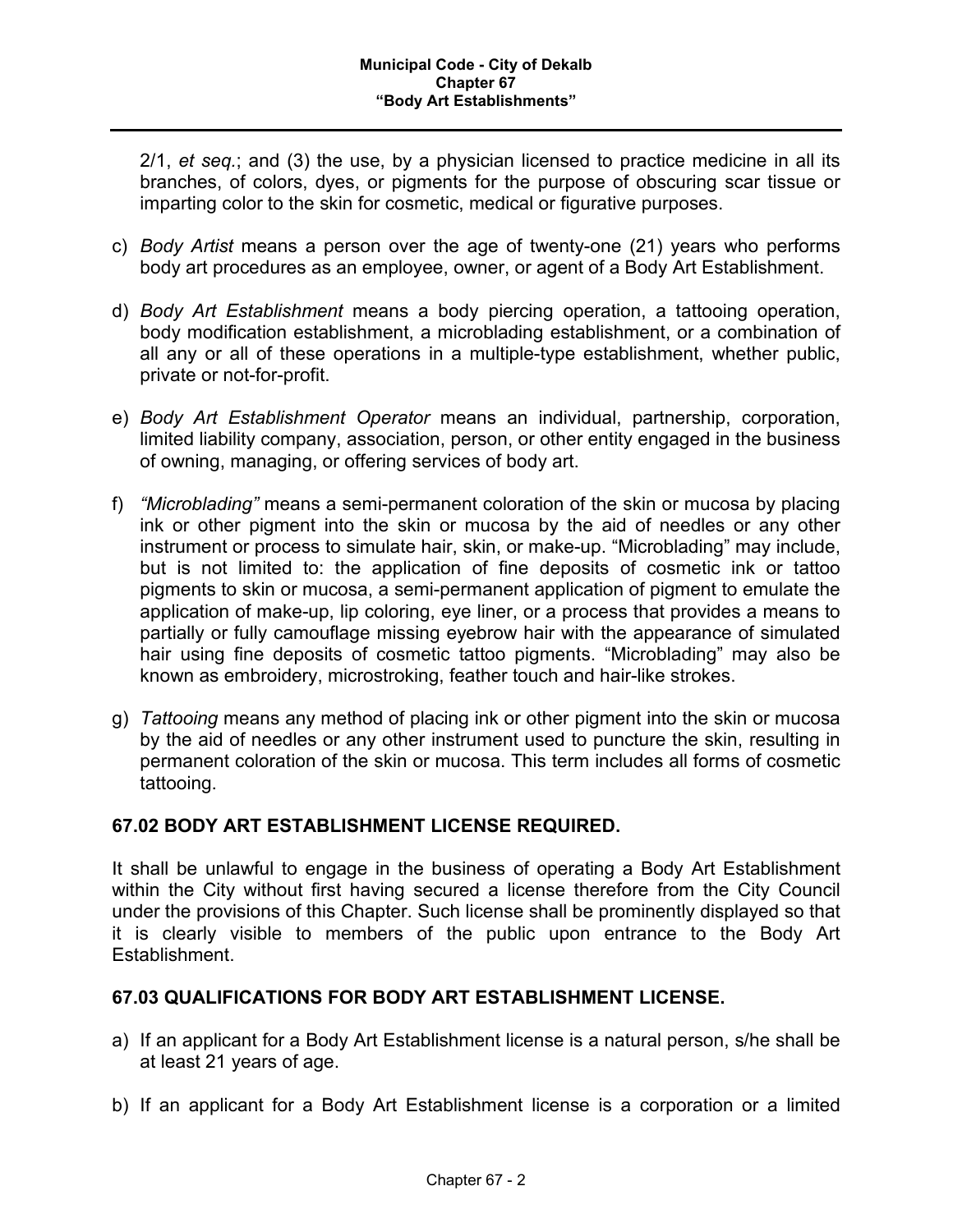liability company, it shall:

- 1. Be a domestic corporation or limited liability company; or
- 2. Be a foreign corporation or limited liability company qualified and licensed to transact business in the State of Illinois.
- c) If an applicant for a Body Art Establishment license is a partnership, it shall:
	- 1. Be registered as such under applicable statutes; and
	- 2. Have principals or partners, each of whom is at least 21 years of age.
- d) All applicants for a Body Art Establishment shall also be eligible to hold a valid and current Certificate of Registration for Body Art Establishment from the State of Illinois during the term of their City license.
- e) The premises in which the Body Art Establishment is to be located shall not be located within one hundred feet (100') of any church, school, hospital, home for the aged or indigent persons or for veterans, their wives or children or any military or naval station.
- f) No more than three (3) body art establishments shall be located in the downtown business area of the City bounded by on the West by First Street, East by Seventh Street, North by Locust Street and South by Grove Street. Further, there shall be no less than five hundred feet (500'), measured from property line to property line, between any two body art establishments, wherever they may be located within the City. (2018-091)

#### **67.04 APPLICATION FOR BODY ART ESTABLISHMENT LICENSE.**

An application for a Body Art Establishment license shall be filed with the City Manager or designee on forms provided by the City. The application shall be signed by the applicant, if a natural person; signed by the President or Vice-President, if the applicant is a corporation; signed by a member if the applicant is a limited liability company; signed by a partner if the applicant is a partnership; and the information shall be verified on the oath of the person signing the application. It shall be accompanied by a nonrefundable application fee in the amount of Two Hundred Fifty Dollars (\$250.00).

The application shall include at least the following:

a) The name, age and address of the applicant in the case of an individual; in the case of a partnership, the persons entitled to share in the profits thereof, and in the case of a corporation or limited liability company, the name, address and telephone number of the registered agent*,* the date and state of incorporation or organization,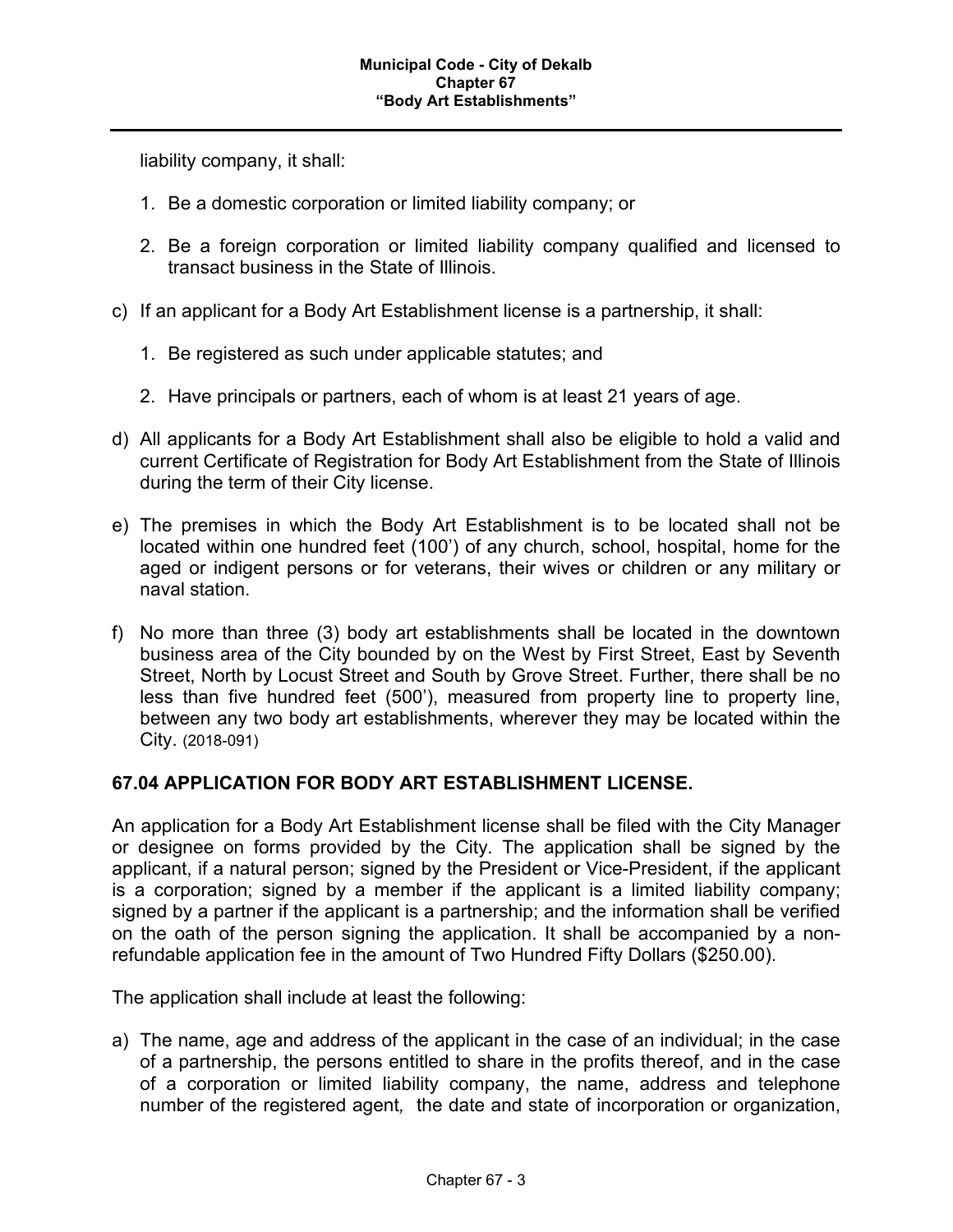the objects for which it was organized, the names and addresses of the officers and directors, and if a majority in interest of the stock or interest of such corporation or company is owned by one person or his nominees, the name and address of such person.

- b) The trade name under which the applicant will provide service.
- c) A statement of the types of service to be provided.
- d) The length of time that said applicant has been in business of that character, or in the case of a corporation or limited liability company, the date on which its articles of incorporation or articles of organization were issued.
- e) The name, address and telephone numbers of the body artists employed by the applicant who will be providing body art services.
- f) The location and description of the premises or place of business to be operated under such license, accompanied by a scale (1:20) site plan of the interior and exterior of the premises.
- g) A statement whether the applicant has made similar application for a similar other license on premises other than described in this application**,** including any other jurisdictions*,* the date(s) of such application and the disposition of such application.
- h) A statement that the applicant has not been convicted, within the preceding seven (7) years, of a felony, any sex offense, any drug or narcotics offense, being the keeper of or is keeping a house of ill fame, battery, or other crimes opposed to honesty**,** decency and/or morality. An applicant is not required to disclose any conviction which has been expunged.
- i) A statement that the applicant does beneficially own the premises for which a license is to be issued, accompanied by a copy of the deed showing title in the name of the applicant**,** or has a lease thereon, accompanied by a copy of a signed lease for the premises or other documentation showing the applicant has a leasehold interest in the premises;
- j) A statement:
	- (a) That if a partnership, all members of the partnership shall be qualified to obtain a license; and
	- (b) That if a corporation or limited liability company, any officer, manager, member or director thereof, or any member or stockholder or stockholders owning in the aggregate more than five per cent (5%) of the interest in or stock of such corporation or company, is eligible to receive a license pursuant to the laws of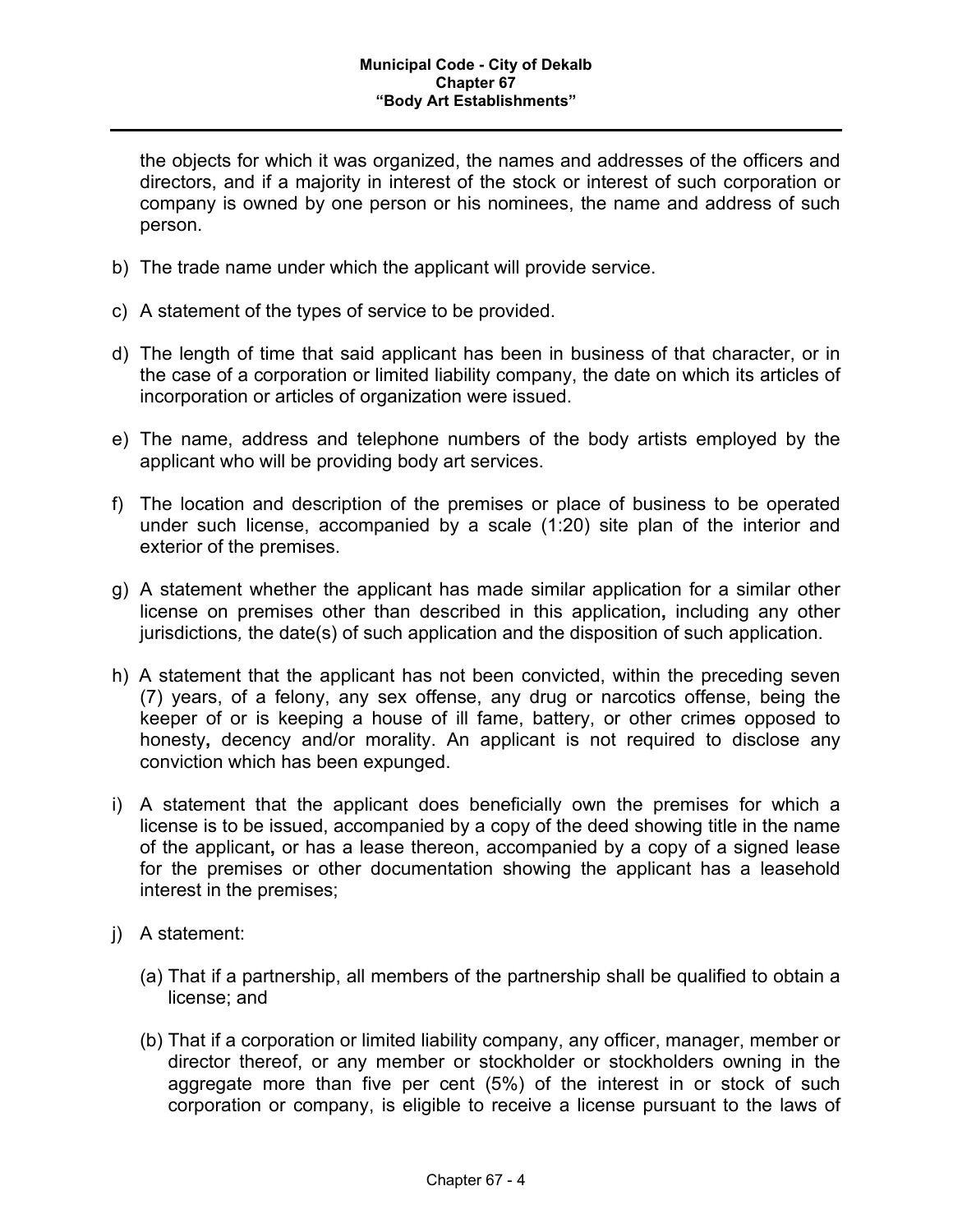the State of Illinois and this municipality. All officers, managers, directors, members or any stockholder or stockholders owning in the aggregate more than five percent (5%) of the stock or interest of such corporation or company, shall be listed by name, address and telephone number; and,

k) A statement that the applicant, any of its officers, directors, shareholders or members is not a defaulter in any financial obligation to the City, including but not limited to: the payment of any fines, fees, taxes, bills or assessments due to the City.

Every licensee shall be required to report changes in any of the items listed above during the course of the license year to the City Manager or designee in a prompt manner, but in no event more then fourteen (14) days after such change has occurred.

The application shall be accompanied by the following information:

- 1. A scale (1:20) site plan showing the interior of the premises in which the body art services will take place and identifying the source of hot and cold running water, other utilities and sharps container(s) to be used.
- 2. Certificate of public liability insurance, in a minimum amount of \$100,000.00 per incident and occurrence, which policy shall contain a provision requiring 30-day advance notice to the City of DeKalb of any cancellation or non-renewal.
- 3. A copy of the aftercare instructions to be provided by the body artist performing the body art.
- 4. Proof of completion of a bloodborne pathogen training program, compliant with the OSHA Bloodborne Pathogens requirement (29 CFR 1910.1030), for each of the body artists employed by the applicant.
- 5. The sterilization and operation procedures to be used by the body art establishment; and
- 6. Compliance with the sanitation and safety requirements of this Chapter and all applicable provisions of the City Code.

Subsequent to the submission of a completed application, the applicant's premises shall be inspected by the City to verify information provided in the application and determine compliance with applicable property maintenance, zoning, and building codes.

### **67.05 PUBLIC HEARING ON APPLICATION FOR BODY ART ESTABLISHMENT LICENSE.**

Upon the filing of an application for a Body Art Establishment license, a public hearing shall be held at a regular City Council meeting within thirty (30) days of the filing of such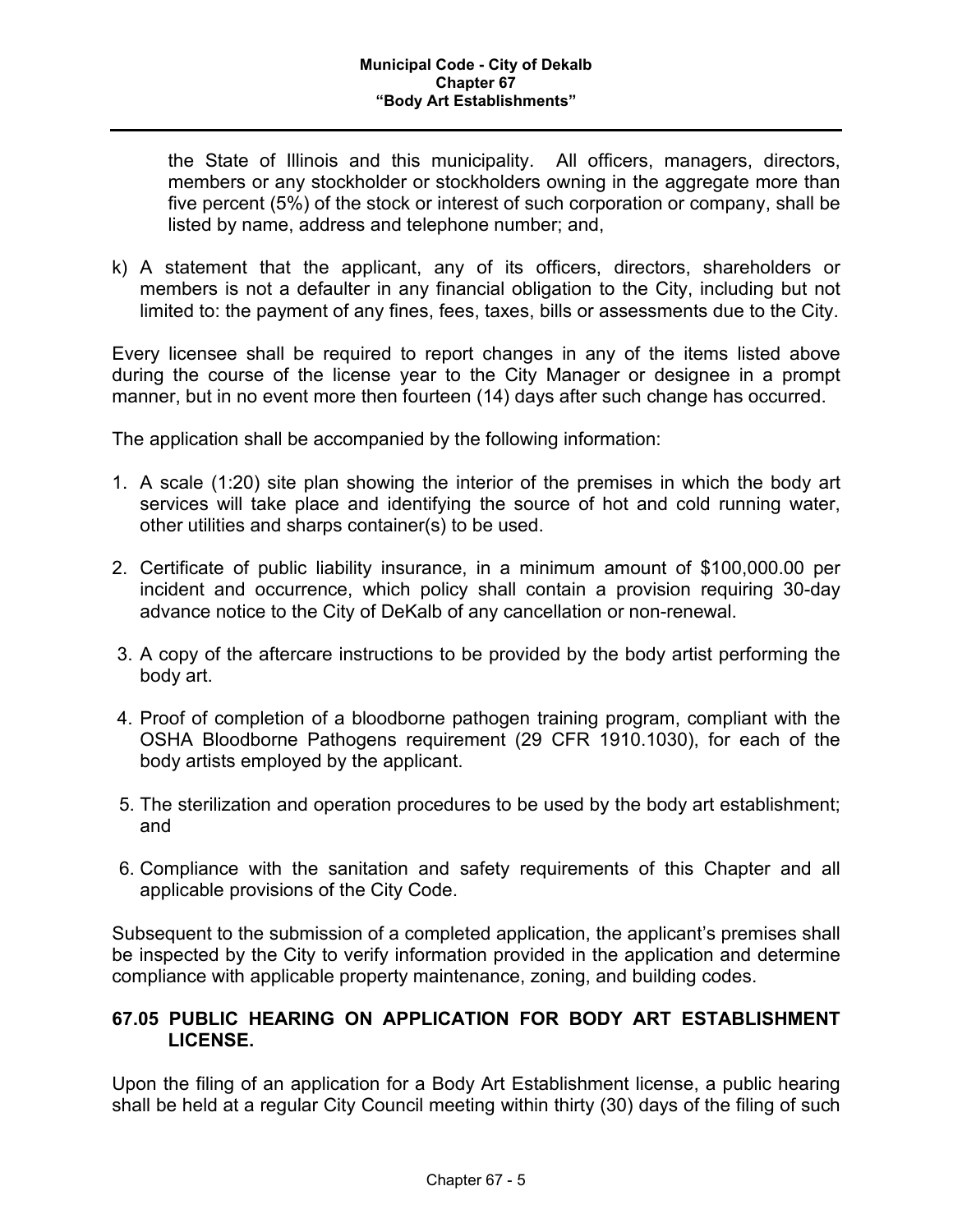application, where practicable. Due notice of such public hearing shall be given to the applicant and general public. As part of such hearing, the City shall submit a written report reflecting the applicant's compliance with the terms and provisions of this Chapter, as well as the premises' compliance with applicable property maintenance, zoning and building codes.

### **67.06 ISSUANCE OF BODY ART ESTABLISHMENT LICENSE.**

Following the public hearing, if the City Council should find that a Body Art Establishment in the City is necessary and desirable, that the premises conform to the provisions of the codes and ordinances of the City, and that the applicant is fit, willing, able and qualified to perform such body art services and to conform to the provisions of this Chapter, the City Council shall create a Body Art Establishment license for the applicant and direct the City Manager or designee to issue said Body Art Establishment license to the applicant for the premises identified in the application; otherwise, the application shall be denied. In the event there is a change of the location of the body art establishment, the licensee shall submit a new application for the new location, along with any required fees, and the application shall be processed as required by this Chapter.

In making the above findings, the City Council shall take into consideration the number of Body Art Establishments already in operation, whether existing Body Art Establishments are adequate to meet the public need, the proximity of any existing Body Art Establishments to the proposed location, the probable effect of the Body Art Establishment on neighboring businesses, the compliance of the proposed premises with City codes and ordinances and State law and regulations, and the character, experience and responsibility of the applicant.

The City Council may place such restrictions on the issuance of the Body Art Establishment license as it believes reasonably appropriate to the health, safety and general welfare of the City of DeKalb. Such restrictions may include but are not limited to: the location of the Body Art Establishment; the hours of operation; the number of body artists permitted; and the body art procedures to be permitted.

#### **67.07 BODY ART ESTABLISHMENT LICENSE FEES; RENEWAL.**

- a) No Body Art Establishment license shall be issued or continued in operation unless the holder thereof has supplied the City with a copy of the Licensee's current State of Illinois Certificate of Registration of a Body Art Establishment and has paid an annual license fee of One Hundred and No/100 Dollars (\$100.00) for the right to engage in said business. Said license fee shall be for the license year, which shall be January 1st to December 31st, and shall be in addition to any other license fees or charges established by a proper authority and applicable to said license holder.
- b) Every licensee shall be required to complete a renewal application in substantially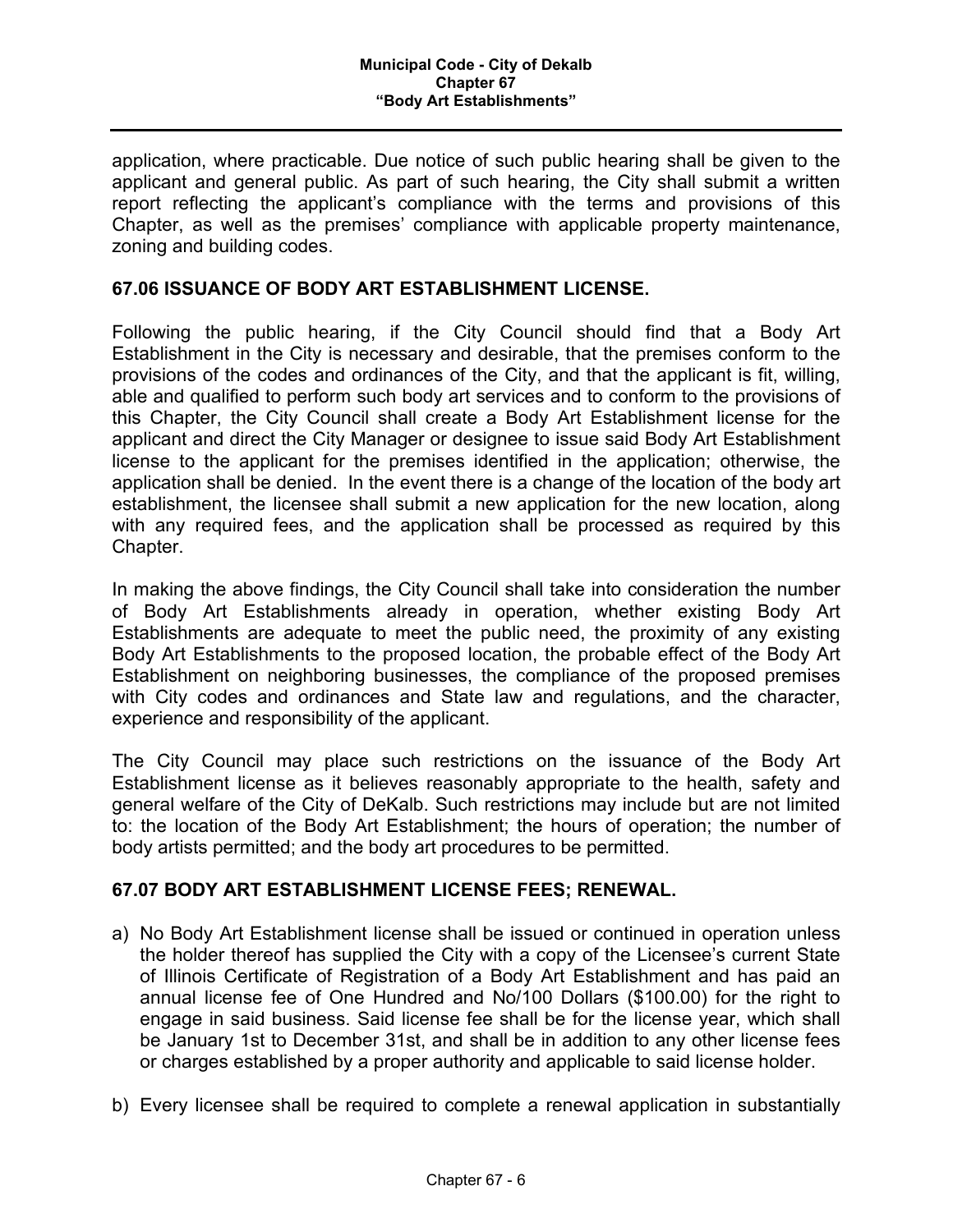the same form as the application form set forth herein on an annual basis and shall submit the same to the City on or before December  $15<sup>th</sup>$  of each year. Failure to submit a renewal application to the City on or before December  $15<sup>th</sup>$  of each year shall result in the assessment of a first level administrative processing fee of Fifty and no/100 Dollars (\$50.00). Failure to submit a renewal application on or before December  $30<sup>th</sup>$  of each year shall result in the assessment of a second level administrative processing fee of an additional One Hundred and no/100 Dollars  $($100.00)$ . Failure to submit a renewal application on or before December 31<sup>st</sup> of each year shall result in an emergency suspension of the license by the City Manager or his designee and the assessment of a fine in the minimum amount of One Hundred Fifty and no/100 Dollars (\$150.00), plus any costs, in addition to those administrative processing fees set forth in this section. Said administrative processing fess shall be paid before a renewed license will be issued by the City. A hearing to reinstate said license shall be held within seven (7) business days of the date of such emergency suspension.

# **67.08 TRANSFER OF BODY ART ESTABLISHMENT LICENSE.**

No Body Art Establishment license may be sold, assigned, mortgaged or otherwise transferred without the prior approval of the City Council.

### **67.09 SUSPENSION AND REVOCATION OF BODY ART ESTABLISHMENT LICENSE.**

A Body Art Establishment license issued under the provisions of this Chapter may be revoked or suspended by the City Manager or designee if the licensee has (a) violated any of the provisions of this Chapter, (b) discontinued operations for more than fourteen (14) consecutive days, (c) violated any ordinances of the City or DeKalb County or the laws of the United States or the State of Illinois, the violations of which reflect unfavorably on the fitness of the holder to offer body art services. Emergency suspension of the license shall occur in the event that the licensee fails to renew the license, in accordance with section 67.07b) of this Chapter, or in the event that the City Manager or designee determines that the continued operation of the Body Art Establishment poses an immediate danger to the health, safety and general welfare of the citizens of the City of DeKalb.

With the exception of an emergency suspension provided for in this section, prior to suspension, the holder shall be given written notice of the violation, the proposed action to be taken and shall have an opportunity to be heard. Hearings shall be held within seven (7) business days of the notice of violation, when practicable. In the event of an emergency suspension, the holder shall be provided with a copy of the written order of suspension and shall be afforded the right to have a hearing to be held within seven (7) business days of the notice of emergency suspension.

A Body Art Establishment license may be revoked for serious or repeated violations of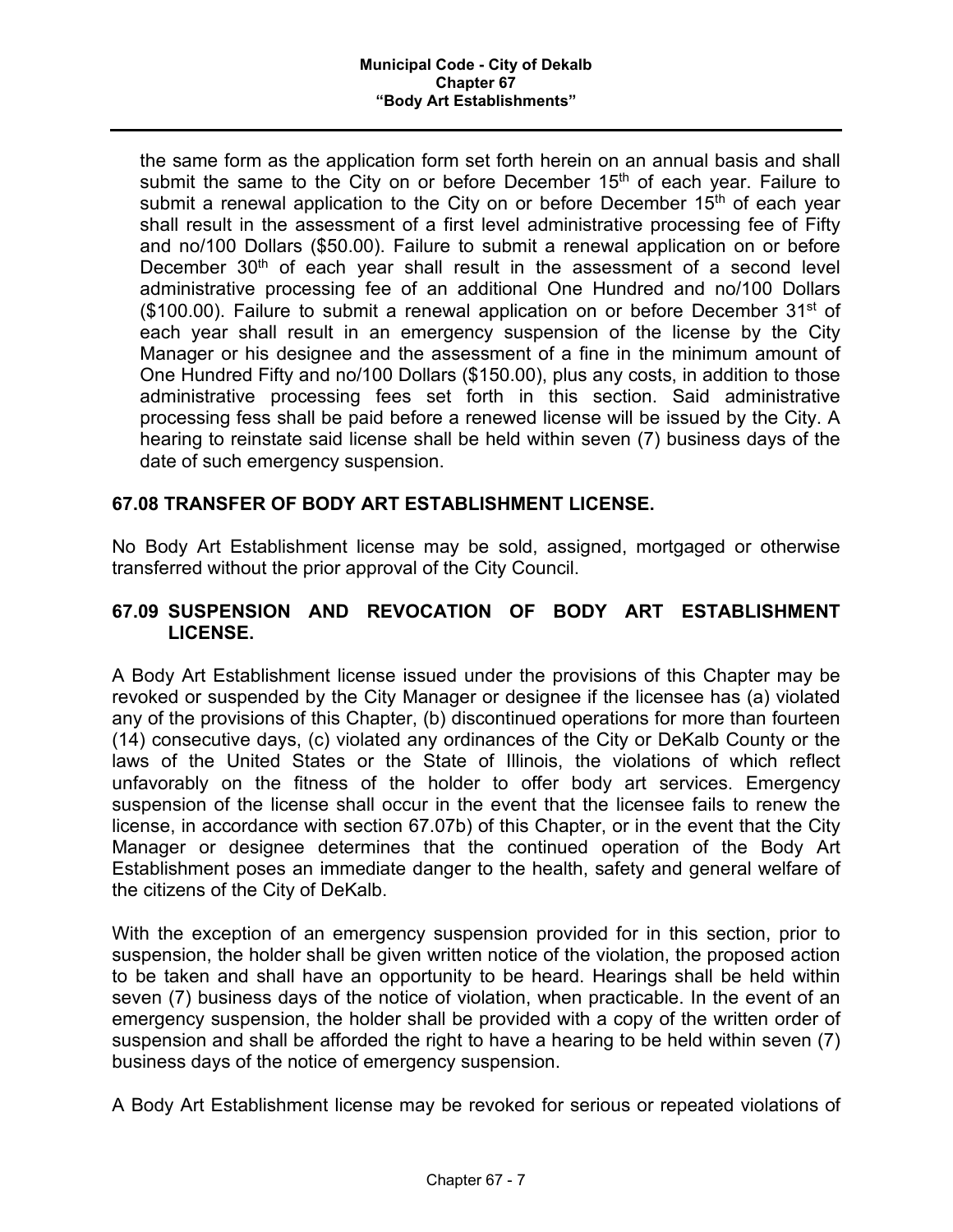any of the requirements of this Chapter or the applicable ordinances, and/or codes of the City of DeKalb, or the laws and regulations of the County of DeKalb, the State of Illinois and/or the United States. Prior to revocation, the holder shall be given written notice of the violations, the proposed action to be taken and shall have an opportunity to be heard. Hearings shall be held within five (5) business days of the notice of violation, when practicable.

## **67.10 REQUIREMENTS.**

The following are requirements of all Body Art Establishments:

- a) Except as varied herein, all body art procedures shall take place in accordance with the requirements of the "Tattoo and Body Piercing Establishment Registration Act" (410 ILCS 54/1 *et seq.*), as may be amended from time to time and the provisions of the Illinois Administrative Code for Body Art (77 Ill.Admin.Code Ch,.1, Subch. m, Sec. 797.100, *et seq.*), as may be amended from time to time.
- b) All tattooing shall be performed with sterile, single use equipment only.
- c) Each person undergoing a body art procedure shall sign a consent, which shall also be signed by the person performing the procedure and a witness. The consent shall require disclosure of the person's date of birth and a review of identification verifying that date of birth, which form of identification shall be indicated on the consent. The consent shall also include a review of any medical conditions which could be adversely affected by the body art procedure or which may contraindicate the body art procedure. A copy of the consent shall be given to the person undergoing the body art procedure and the original shall be retained by the Body Art Establishment. The originals shall be produced to the City of DeKalb upon its request.
- d) Each person undergoing a body art procedure shall be given a copy of aftercare instructions upon completion of the procedure.
- e) Regulated waste shall be disposed of in a sharps container and in conformance with the OSHA Bloodborne Pathogens (29 CFR 191031030) requirements.
- f) All jewelry used in body art procedures shall be made only of the following materials: surgical implant-grade stainless steel; solid 14k or 18k white or yellow gold; niobium; titanium; platinum; or a dense, low-porosity plastic. All jewelry shall be free from nicks, scratches or irregular surfaces and shall be properly sterilized prior to use; and
- g) The body art establishment shall have the licensed premises supervised at all times when open for business by a manager who is on the site of the licensed premises. The body art establishment licensee, operator, or manager shall personally supervise the business, and shall not violate, or permit others to violate, any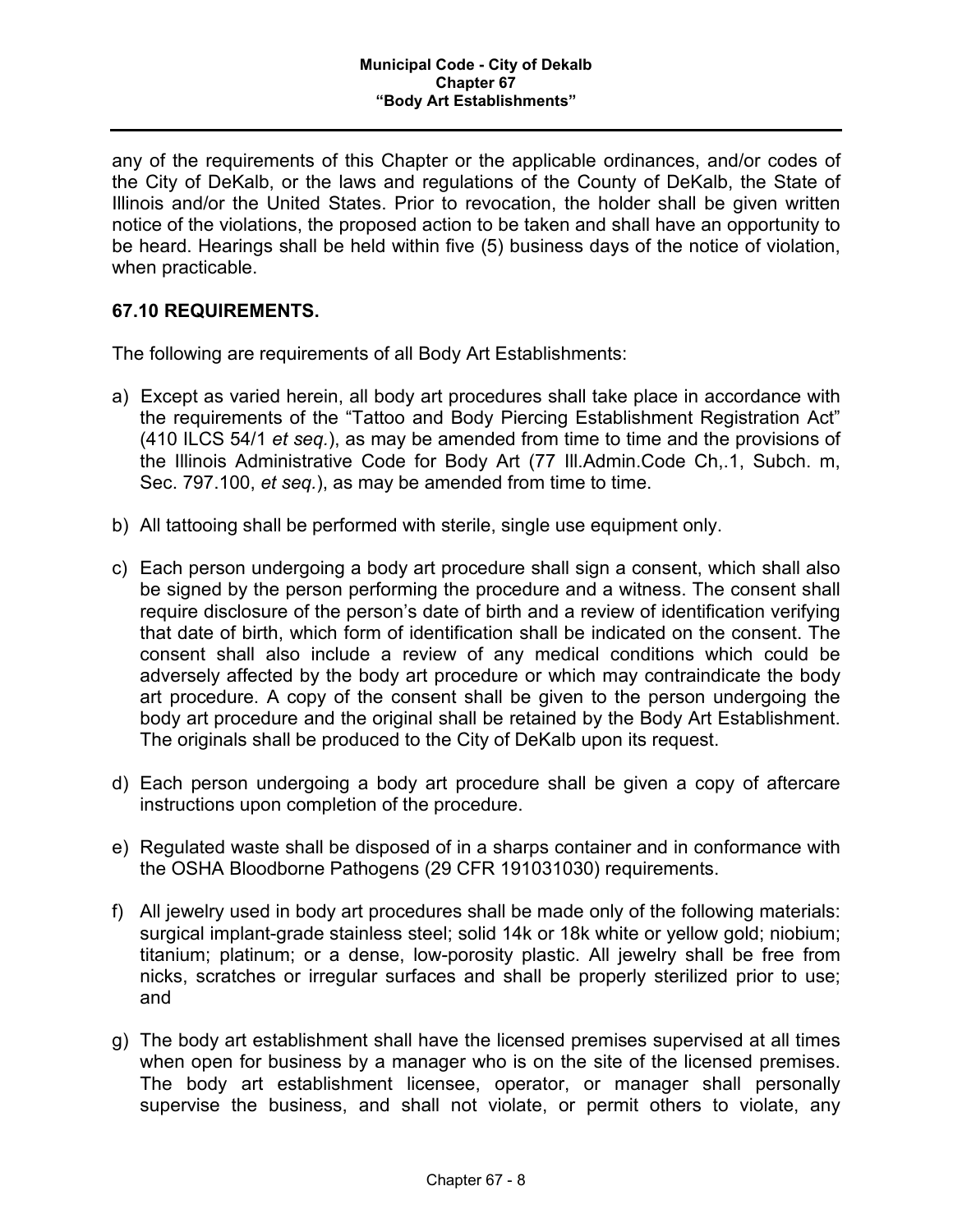applicable provisions of this Chapter. The violation of any provisions by any agent or employee of the licensee shall constitute a violation of the licensee.

### **67.11 PROHIBITIONS.**

The following are prohibitions of all Body Art Establishments:

- a) No persons under the age of eighteen (18) years shall be permitted to undergo a tattooing procedure. For any body art procedure other than tattooing, the parent or legal guardian shall sign a consent form in the presence of an operator/body artist. The consent form shall indicate that the parent or legal guardian has read and understood the State of Illinois disclosure warning statement and shall be maintained by the Licensee and exhibited upon demand of the City.
- b) No Body Art Establishment shall permit or allow a body art procedure to be performed upon any person who appears to be under the influence of drugs or alcohol or who appears to be incoherent for any reason.
- c) No body artist affected with infected wounds, open sores, boils, abrasions, keloids, weeping dermatological lesions or acute respiratory infection shall work in any area of a Body Art Establishment in which they come in contact with members of the public seeking a body art procedure or with the equipment, supplies, instruments or working surfaces of the Body Art Establishment;
- d) No Body Art Establishment shall permit the performance of any body art procedure which utilizes the implantation of any object(s), such as ball bearings or beads, under the skin.
- e) No Body Art Establishment shall permit or allow smoking, eating or drinking in the area of the premises in which body art procedures are performed. No alcoholic beverages shall be permitted upon the premises of the Body Art Establishment during business hours.
- f) No body artist may perform any body art procedure while under the influence of alcohol or non-medically prescribed drugs; and
- g) No microblade procedure shall be performed on skin surfaces where sunburn, rash, acne, infection, open lesions, or other questionable skin lesions exists without medical clearance in the form of a written and signed statement by a physician.

#### **67.12 RIGHT TO INSPECT AND EXAMINE RECORDS.**

Subsequent to the initial inspection provided for in section 67.04 of this Chapter, the City may cause such inspections of the Body Art Establishment premises as may be necessary to ensure compliance with the terms and conditions of this Chapter and any